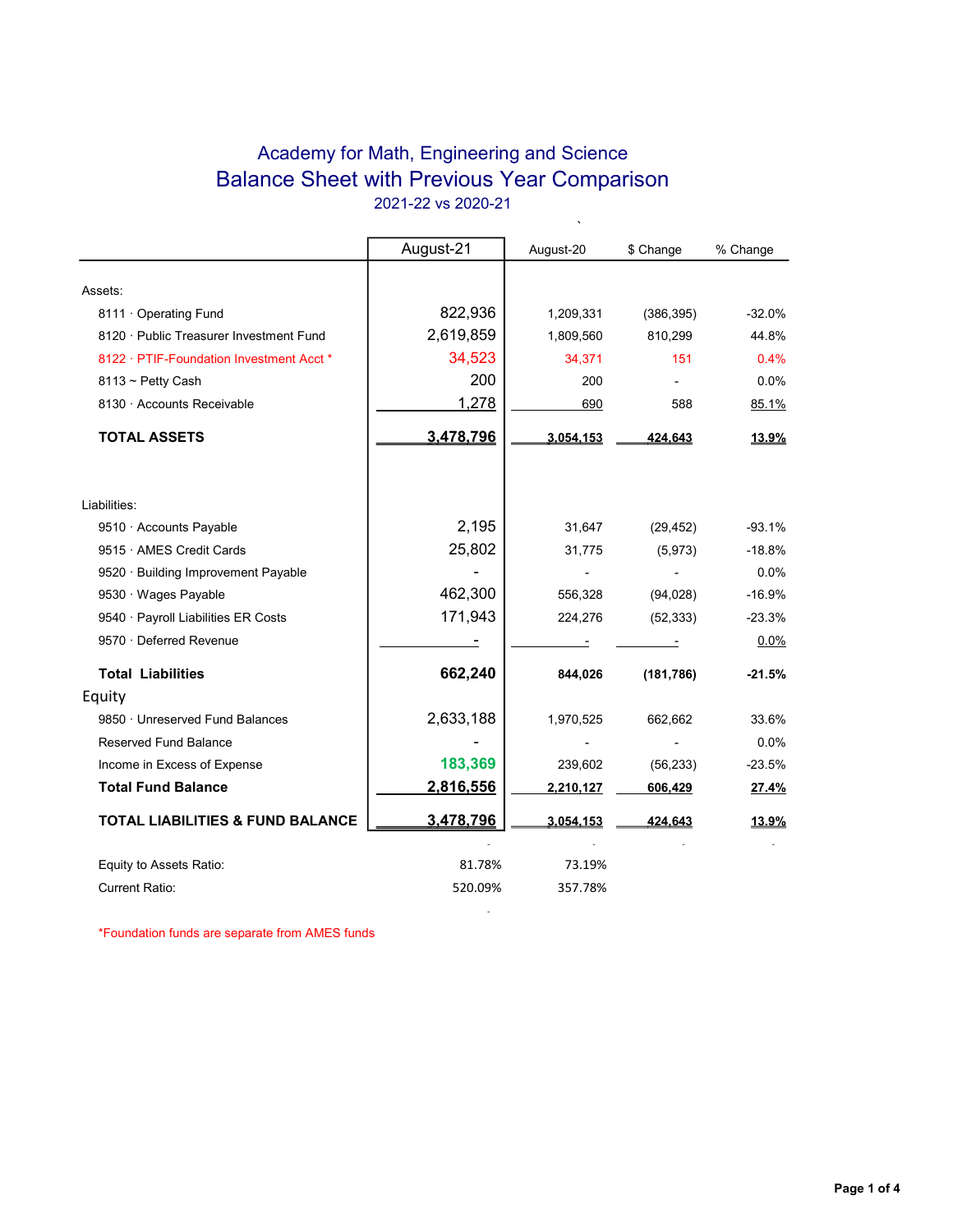#### Academy for Math, Engineering and Science Income & Expenditure Yearly Summary vs Budget July 2021 - June 2022

|                                         | 2 Months of<br><b>Actuals</b> | 2 Months of<br><b>Budget</b> | <b>Difference</b> | % of Budget<br>Recevied/Spent | General<br><b>Funding</b> | Categorical<br>(Spending<br>Restricted) |
|-----------------------------------------|-------------------------------|------------------------------|-------------------|-------------------------------|---------------------------|-----------------------------------------|
| <b>Income/Funding Sources</b>           |                               |                              |                   |                               |                           |                                         |
| 1510 · Interest Income                  | 1,531                         | 1.833                        | (302)             | 83.53%                        | 1,531.42                  |                                         |
| 1510 · Interest Income Foundation*      | 20                            | 27                           | (6)               | 75.68%                        | 20.18                     |                                         |
| 1720 · Rentals, Sales or Admissions     | 279                           | 808                          | (529)             | 34.52%                        | 279.00                    |                                         |
| $1920 \cdot$ Donations                  | 1,442                         | 5,128                        | (3,686)           | 28.12%                        | 1,442.00                  |                                         |
| 1920 · Donations Foundation*            | 0                             | 167                          | (167)             | 0.00%                         |                           |                                         |
| 1940 · Student Fees                     | 79,571                        | 16.667                       | 62,904            | 477.43%                       | 79,571.00                 |                                         |
| $1990 \cdot$ Other                      | 274                           | 1,521                        | (1,247)           | 17.99%                        | 273.53                    |                                         |
| AMES to SP ED and CTE (MOE)             |                               |                              |                   |                               |                           |                                         |
| <b>State Funds</b>                      | 785,517                       | 754,133                      | 31,384            | 104.16%                       | 649,730.54                | 135,786.95                              |
| <b>Federal Funds</b>                    | 0                             | 47,100                       | (47, 100)         | 0.00%                         |                           |                                         |
| <b>Total Income/Funding</b>             | 868,635                       | 827,383                      | 41,251            | 104.99%                       | 732,847.67                | 135,786.95                              |
| <b>'Expenditures by Function</b>        |                               |                              |                   |                               |                           |                                         |
| $1000 \cdot$ Instruction                | 489,678                       | 556,186                      | 66,508            | 88.04%                        | 351,894.19                | 137,783.61                              |
| 2100 · Supporting Services - Students   | 39,622                        | 48.809                       | 9,187             | 81.18%                        | 14,768.82                 | 24,853.01                               |
| 2200 · Instructional Staff Support Serv | 75                            | 645                          | 570               | 11.63%                        | 75.00                     |                                         |
| 2300 · Board Administration             | 0                             | 2.741                        | 2,741             | 0.00%                         |                           |                                         |
| 2400 · School Administration            | 79,447                        | 78.472                       | (975)             | 101.24%                       | 77,713.62                 | 1,733.16                                |
| 2500 · IT & Business Support Serv       | 36,558                        | 40.316                       | 3.758             | 90.68%                        | 33,808.97                 | 2,749.09                                |
| 2600 · Building Operation & Maintenance | 1,916                         | 15,972                       | 14,056            | 11.99%                        | 1,915.64                  |                                         |
| $2700 \cdot$ Transportation             | 37,971                        | 47,208                       | 9,237             | 80.43%                        | 20,184.38                 | 17,786.45                               |
| Foundation*                             |                               | 0                            | $\mathbf{0}$      |                               |                           |                                         |
| <b>Total Expenditures</b>               | 685,266                       | 790,348                      | 105,082           | 86.70%                        | 500,360.62                | 184,905.32                              |
|                                         |                               |                              |                   |                               |                           |                                         |
| Income in Excess of Expenditure         | 183,369                       | 37,035                       | 146,333           |                               | 232,487.05                | (49, 118.37)                            |
|                                         |                               |                              | (0.00)            |                               |                           |                                         |

\*Foundation funds are separate from AMES funds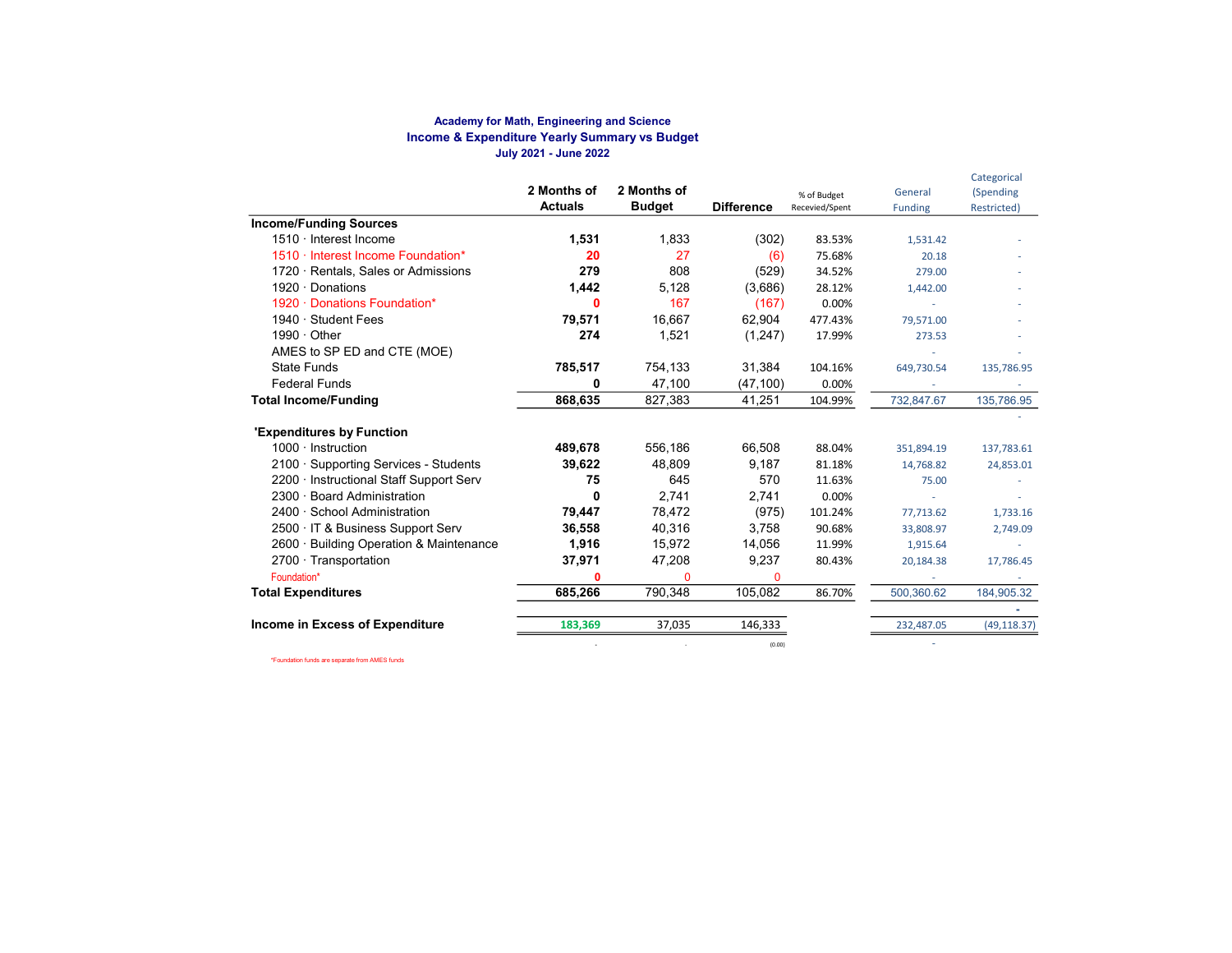#### Academy for Math, Engineering and Science Monthly Income & Expenditure Fiscal Year 2021-2022 (by Function)

|                                                | <b>Jul-21</b>            | Aug-21                   | Sep-21                   | Oct-21                   | <b>Nov-21</b>            | Dec-21                   | <b>Jan-22</b>  | Feb-22                   | Mar-22                   | Apr-22                   | <b>May-22</b>            | <b>Jun-22</b>            | <b>YTD Actual</b> |
|------------------------------------------------|--------------------------|--------------------------|--------------------------|--------------------------|--------------------------|--------------------------|----------------|--------------------------|--------------------------|--------------------------|--------------------------|--------------------------|-------------------|
| Income                                         |                          |                          |                          |                          |                          |                          |                |                          |                          |                          |                          |                          |                   |
| 1510 · Interest Income                         | 801                      | 730                      |                          |                          |                          |                          |                |                          |                          |                          |                          |                          | 1,531             |
| 1510 · Interest Income Foundation*             | 11                       | 10                       |                          |                          |                          |                          |                |                          |                          |                          |                          |                          | 20                |
| 1720 · Rentals, Sales or Admissions            | 110                      | 169                      |                          |                          |                          |                          |                |                          |                          |                          |                          |                          | 279               |
| 1920 · Donations                               | 650                      | 792                      |                          |                          |                          |                          |                |                          |                          |                          |                          |                          | 1,442             |
| 1920 · Donations Foundation*                   |                          |                          |                          |                          |                          |                          |                |                          |                          |                          |                          | ۰                        |                   |
| 1940 · Student Fees                            | 30,044                   | 49,527                   |                          |                          |                          |                          |                |                          |                          |                          |                          | $\overline{\phantom{a}}$ | 79,571            |
| 1990 · Other                                   | 249                      | 25                       | ٠                        |                          |                          |                          |                |                          |                          |                          |                          | $\overline{\phantom{a}}$ | 274               |
| State Funds                                    | 434,450                  | 351,068                  |                          |                          |                          |                          |                |                          |                          |                          |                          | $\overline{\phantom{a}}$ | 785,517           |
| <b>Federal Funds</b>                           | $\overline{\phantom{a}}$ | $\overline{\phantom{a}}$ | ٠                        |                          |                          |                          | ٠              |                          |                          |                          |                          | $\overline{\phantom{a}}$ | $\blacksquare$    |
| <b>Total Income</b>                            | 466,314                  | 402,321                  | $\overline{\phantom{a}}$ | $\overline{\phantom{a}}$ | $\overline{\phantom{a}}$ | $\overline{\phantom{a}}$ | $\sim$         | $\overline{\phantom{a}}$ | $\sim$                   | $\overline{\phantom{a}}$ | $\overline{\phantom{a}}$ | $\overline{\phantom{a}}$ | 868,635           |
|                                                |                          |                          |                          |                          |                          |                          |                |                          |                          |                          |                          | ۰                        |                   |
| Expenditure                                    |                          |                          |                          |                          |                          |                          |                |                          |                          |                          |                          |                          |                   |
| 1000 · Instruction                             | 264,298                  | 225,380                  |                          |                          |                          |                          |                |                          |                          |                          |                          | $\overline{\phantom{a}}$ | 489,678           |
| 2100 · Supporting Services - Students          | 19,751                   | 19.871                   |                          |                          |                          |                          |                |                          |                          |                          |                          | $\overline{\phantom{a}}$ | 39,622            |
| 2200 · Instructional Staff Support Serv        |                          | 75                       |                          |                          |                          |                          |                |                          |                          |                          |                          | $\overline{\phantom{a}}$ | 75                |
| 2300 · Board Administration                    | $\overline{\phantom{a}}$ | $\overline{\phantom{a}}$ |                          |                          |                          |                          |                |                          |                          |                          |                          | $\overline{\phantom{a}}$ |                   |
| 2400 · School Administration                   | 39,047                   | 40,400                   |                          |                          |                          |                          |                |                          |                          |                          |                          |                          | 79,447            |
| 2500 · Central & Business Support Serv         | 17,402                   | 19,156                   |                          |                          |                          |                          |                |                          |                          |                          |                          | $\sim$                   | 36,558            |
| 2600 Operation & Maintenance                   | 839                      | 1,077                    |                          |                          |                          |                          |                |                          |                          |                          |                          | -                        | 1,916             |
| 2700 · Transportation                          | 2,432                    | 35,539                   |                          |                          |                          |                          |                |                          |                          |                          |                          | $\overline{\phantom{0}}$ | 37,971            |
| Foundation*                                    | $\overline{\phantom{a}}$ |                          | ٠                        |                          |                          | $\overline{\phantom{a}}$ |                |                          |                          |                          |                          | ٠                        |                   |
| <b>Total Expenditure</b>                       | 343,769                  | 341,497                  | $\overline{\phantom{a}}$ | $\overline{\phantom{a}}$ | $\overline{\phantom{a}}$ | $\overline{\phantom{a}}$ | $\sim$         | $\overline{\phantom{a}}$ | $\overline{\phantom{a}}$ | $\overline{\phantom{a}}$ | $\overline{\phantom{a}}$ | $\sim$                   | 685,266           |
|                                                |                          | $\overline{\phantom{a}}$ | ٠                        | $\overline{\phantom{a}}$ | $\overline{\phantom{a}}$ | $\overline{\phantom{a}}$ | $\overline{a}$ | $\overline{\phantom{a}}$ | $\overline{\phantom{a}}$ | $\overline{\phantom{a}}$ | $\overline{\phantom{a}}$ | $\overline{\phantom{a}}$ |                   |
| Income in Excess of Expenditure                | 122,545                  | 60,824                   | $\overline{\phantom{a}}$ |                          | $\overline{\phantom{a}}$ | $\overline{\phantom{a}}$ | ٠              | $\overline{\phantom{a}}$ | $\overline{\phantom{a}}$ |                          |                          | $\sim$                   | 183,369           |
| *Foundation funds are separate from AMES funds |                          | $\mathbf 0$              |                          |                          |                          | $\overline{\phantom{0}}$ |                | $\overline{\phantom{a}}$ |                          |                          | $\overline{\phantom{a}}$ |                          |                   |